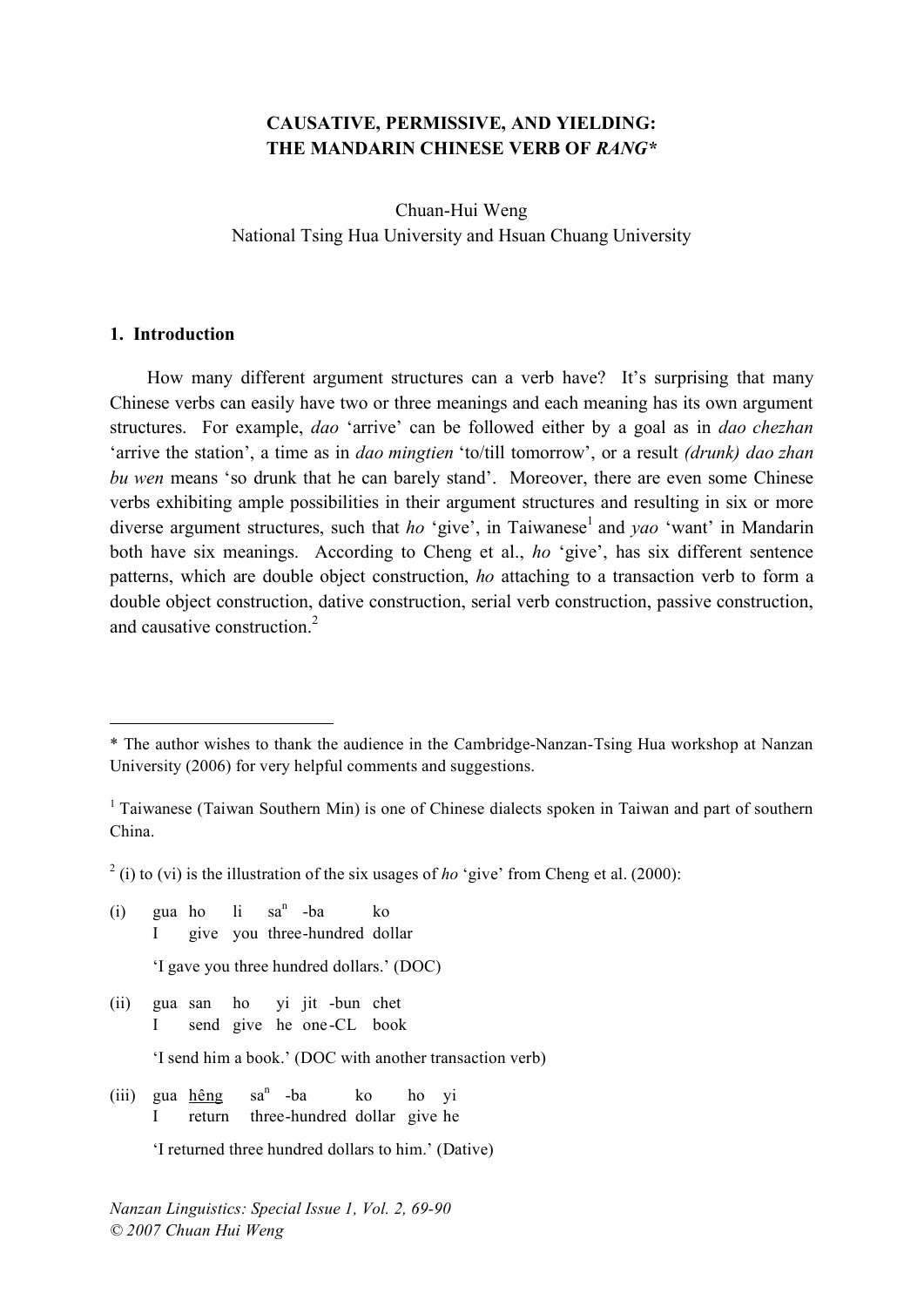Another interesting example *yao* 'want' assumes different readings according to its hierarchy (Lin 2006). These readings are: the verb reading *want*, the obligation-modal reading, the aspectual reading, the control reading, the conditional meaning, and the obligation reading.

The property of these verbs is that their diversity of meaning seems to come from their compositionality, argument structures, as well as positions in the structure. Mandarin Chinese verb *Rang* serves as another good example to demonstrate this complexity. This paper tries to offer a unified analysis for the argument structures of *rang* and will show a developmental process of *rang* from a main verb 'yielding' to a light verb and finally to a 'permissive' verb and a 'causative' verb.

#### **2. An Interesting Phenomenon in Mandarin Chinese**

We have seen that Chinese verbs can have a bundle of meanings and interesting array of properties in their syntax. What is the relation between their meanings and syntactic behavior? According to Lin and Liu (2006), "what syntax does in Mandarin Chinese is on a par with what lexicon does in English (p.23)." Therefore, the polysemies in Chinese result directly from syntax and the event structures are represented syntactically. The example in Lin and Liu's paper is *fan* 'turn-over', which can be used in three different senses:

(1) a. Laowan fan zhuozi Laowan turn-over table

'Laowan turned the table over.'

(iv) Gua tiao ho li khòa<sup>n</sup> I jump five you see 'I dance for you to see.' (SVC)

<u>.</u>

- (v) hitle tsabolang ho yi phiàn ki a that woman give he cheat away Perf 'That woman was cheated by him.'
- (vi) gua ho yi tit te-it-miâ I give he get first prize

'I cause/let him to get the first prize.'

In addition to these readings, *ho* can also denote permissive meaning, as in (vii).

(vii) gua ho yi khi ritbun seng I ho she go Japan play 'I permit him to travel around Japan'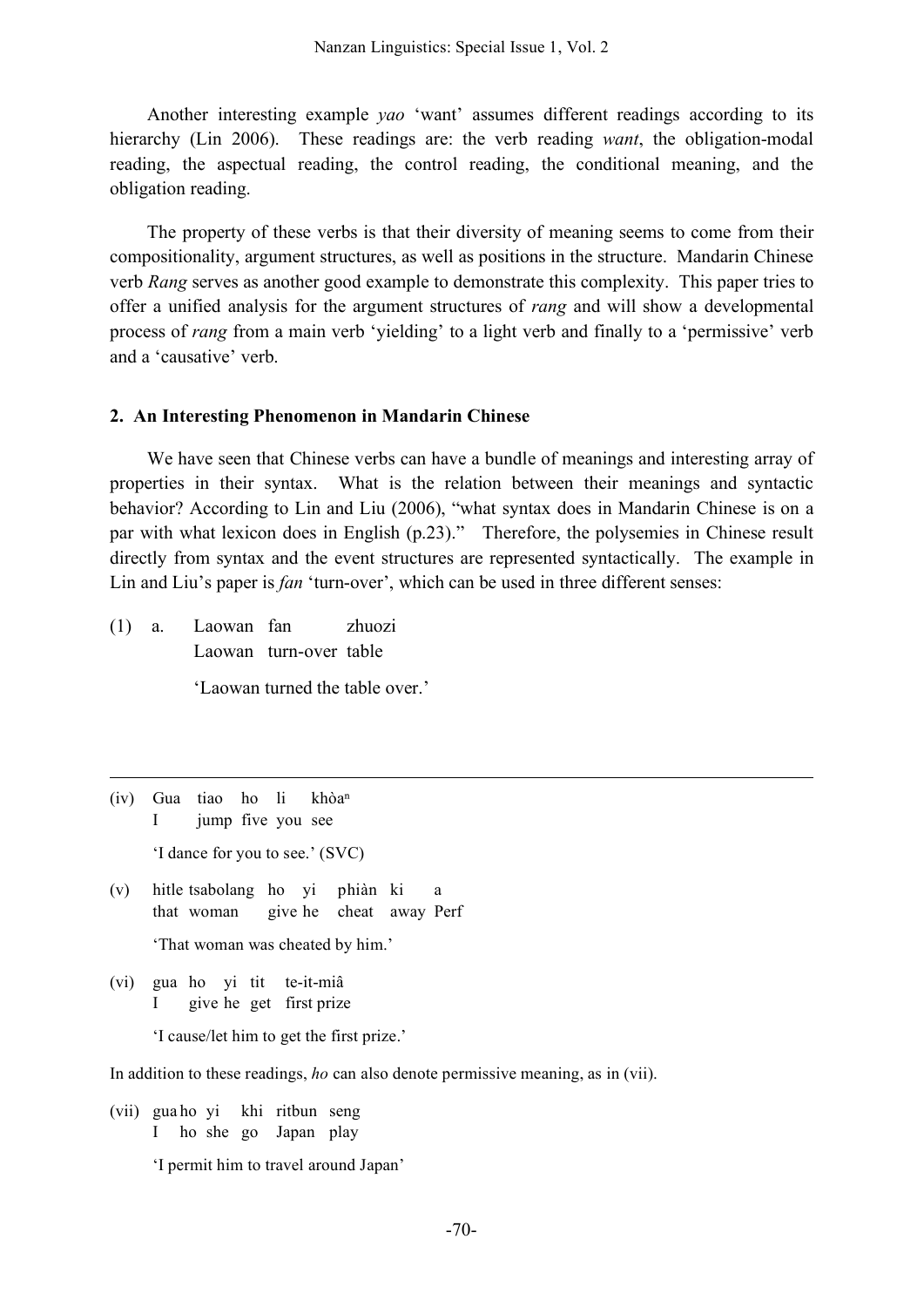- b. ??zhuozi fan le table turn-over SFP
- (2) a. Na-sao chuan fan le hat-CL boat turn-over SFP 'That boat capsized.'
	- b. ??Hai-lang fan -le na-sao chuan sea-wave turn-over-PERF that-CL coat

'(Intended) The waves capsized that boat.'

c. Hai-lang da-fan -le na -sao chuan sea-wave hit-turn-over-PERF that-CL boat

'The waves capsized that boat.'

(1) and (2) examine  $fan_1$  and  $fan_2$ . In (1b) the unaccusativized use is unacceptable while it is possible in (2a) of  $fan_2$ . In addition to the differences above,  $fan_1$  and  $fan_2$  have distinct behavior in the occurrence use, as in (3).

| $(3)$ a.                                                    |  |                                |  | Zuotian/ chunzi-li fan -le liang-sao chuan     |                    |      |
|-------------------------------------------------------------|--|--------------------------------|--|------------------------------------------------|--------------------|------|
|                                                             |  |                                |  | yesterday village-in capsize-PERF two -CL boat |                    |      |
| '(Lit.) There capsized two boats yesterday/in the village.' |  |                                |  |                                                |                    |      |
|                                                             |  | b. ??Zuotian/ chunzi-li fan-le |  |                                                | liang-zhang zhuozi |      |
|                                                             |  |                                |  | yesterday village-in capsize-PERF two -CL      |                    | boat |

'(Lit.) There flipped two tables yesterday/ in the village.'

*Fan<sub>3</sub>* can be used agentively in (4a) as *fan<sub>1</sub>*, but the theme has to be pages. The contrast is shown in (4a) and (4b). Unaccusative use (4c) is also possible; moreover, it can have the stative use, as in (4d).

- (4) a. Zhangsan fan -le san -ye (de) shu Zhangsan turn-over-PERF three-page MOD book 'Zhangsan turned over three pages of the book.'
	- b. ??Zhangsan fan -le san -ye (de) shu Zhangsan turn-over-PERF three-page MOD book

'Zhangsan turned over three books.'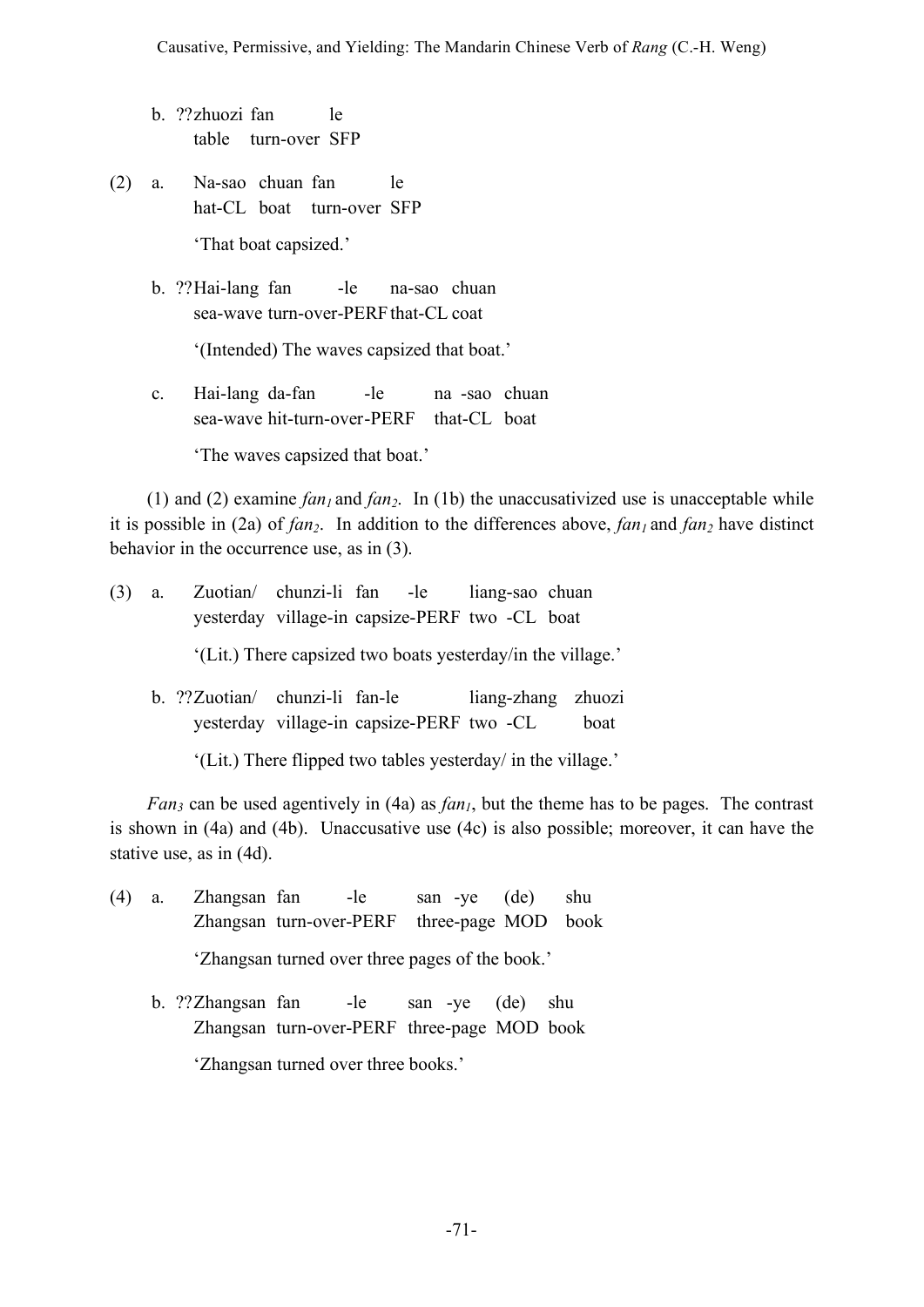| $c_{\cdot}$ | (Feng yi chui,) shu fan -le<br>wind as blow book turn-over-PERF three page |                                   |  |  |  | san ve |                                                               |  |
|-------------|----------------------------------------------------------------------------|-----------------------------------|--|--|--|--------|---------------------------------------------------------------|--|
|             |                                                                            |                                   |  |  |  |        | '(As the wind breezes,) three pages of the book turned over.' |  |
| $d_{\cdot}$ | Zidian<br>dictionary turn-over at table-on you self check                  | fan zai zhui-shang, (ni ziji cha) |  |  |  |        |                                                               |  |
|             | The dictionary is on the table open; you go check by yourself.             |                                   |  |  |  |        |                                                               |  |

Lin and Liu (2006) suggest that the different senses of *fan* 'turn-over' arise from the theme affected and the event structure or light verbs that the world knowledge that comes along with the theme. Take *fan<sub>1</sub>* and *fan<sub>2</sub>* for example, a table can be affected or 'turned-over' by human force with agentivity. On the other hand, the turnover of a boat is beyond the capability of human force, and seems to be the result of a more powerful force, such as the waves. Following the event structure analysis, the differences above can all be explained. I also suggest that the concept event structure (i.e. light verbs) and the affected theme play important roles in different senses of *rang* 'yielding'.

### **3. Data**

This paper will present the interesting example *rang* in Mandarin. *Rang* exhibits a close relation between seven different sentence patterns, which are, transitive, ditransitive (dative), Serial verb construction (SVC), causative, passive, permissive (control), and a special construction taking a measure phrase as its complement. Most readings are similar to the examples of Taiwanese *ho* 'give'. The notable structures among these six are the permissive one and the usage with the measure complement. The examples of seven readings are shown from  $(5)$  to  $(11)$  respectively:

I. Transitive 'concede':

(5) a. gege yao rang didi elder-brother have to RANG younger-brother

'An elder brother has to concede to his younger brother.'

b. wo rang-guo ni hao ji ci le I RANG-past you good many timePERF 'I have yielded to you for many times.'

This usage denotes a simple event of giving up advantage or right to someone. It can take an aspect marker as (5b) shows.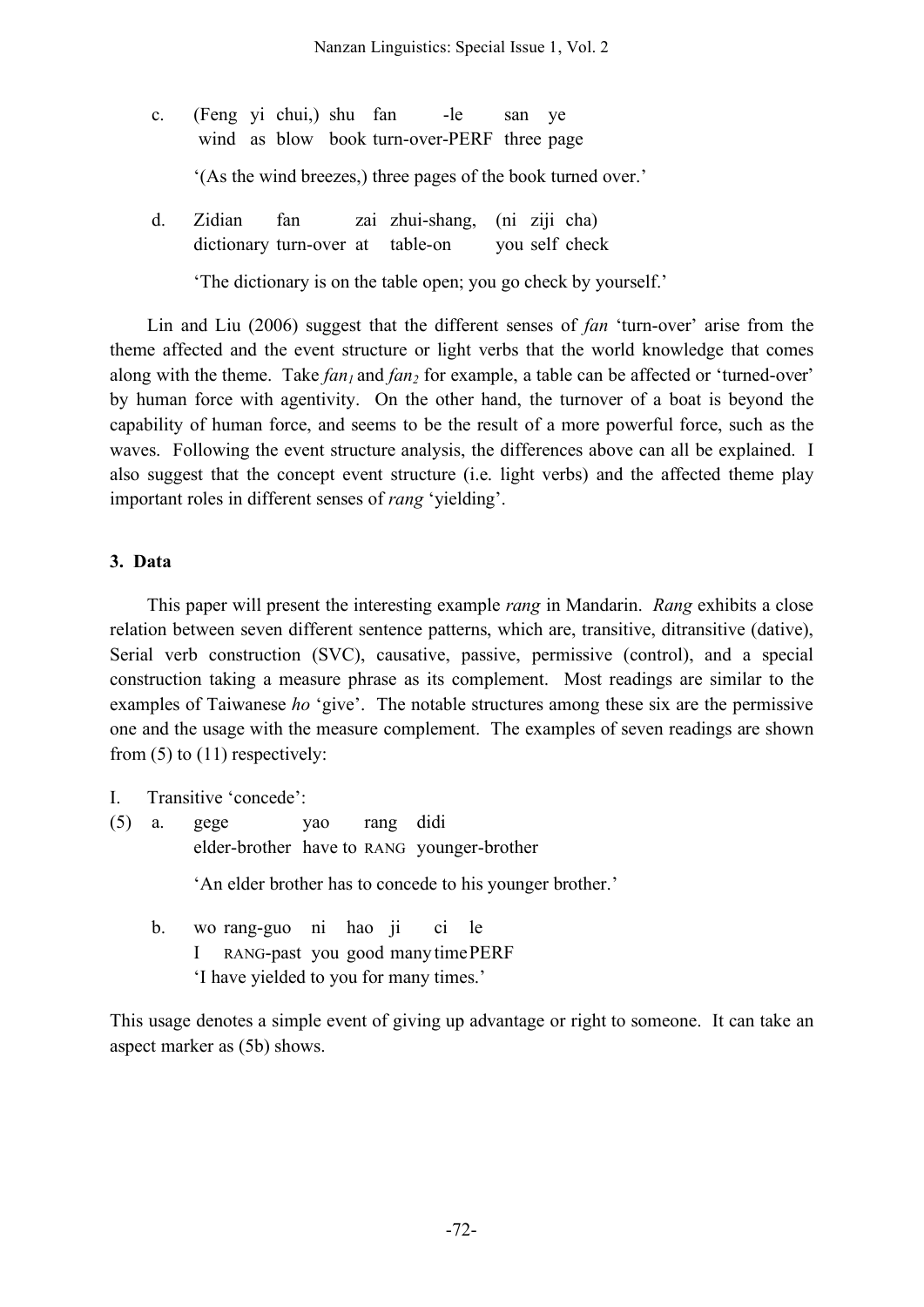- II. DOC and Dative:
- (6) a. Zhangsan rang Lisi liang-ben shu Zhangsan RANG Lisi two -CL book

'Zhangsan gives Lisi two books without competing with him.'

b. Zhangsan rang gei Lisi liang-ben shu Zhangsan RANG give Lisi two -CL book

'Zhangsan gives Lisi two books without competing with him.'

c. Zhangsan rang liang-ben shu gei Lisi Zhangsan RANG two -CL book give Lisi

'Zhangsan gives two books to Lisi without competing with him.'

d. Zhangsan ba liang-ben shu rang gei Lisi Zhangsan BA two-CL book RANG give Lisi

'Zhangsan gives Lisi two books without competing with him.'

e. liang-ben shu bei Zhangsan rang gei -le Lisi two -CL book BEI Zhangsan RANG give -PERFLisi

'Two books were given to Lisi without Zhangsan's competition.'

This sentence pattern includes the double object constructions (6a-b) and the dative construction (6c). The difference between (6a) and (6b) is the appearance of *gei* 'give'. The appearance of *gei* 'give' is the property of Chinese; therefore, I assume that there's an unpronounced *gei* 'give' in (6a) and the transaction comes from this verb. Sentences (6c) to (6e) are the alternations of DOC in Chinese. The theme, *liang-ben shu* 'two books', here is required to be specific and substantial which can be possessed by the goal of the transaction.

III. With measure phrase:

- (7) a. Zhangsan rang Lisi shi gongchi Zhangsan RANG Lisi ten meters 'Zhangsan yields ten meters to Lisi (in a competition).' b. \*Zhangsan rang gei Lisi shi gongchi Zhangsan RANG give Lisi ten meters 'Zhangsan yields ten meters to Lisi (in a competition).'
	- c. Zhangsan rang Lisi yi -zhi shou Zhangsan RANG Lisi one-CL hand

'Zhangsan yields to Lisi by using one hand (in a competition).'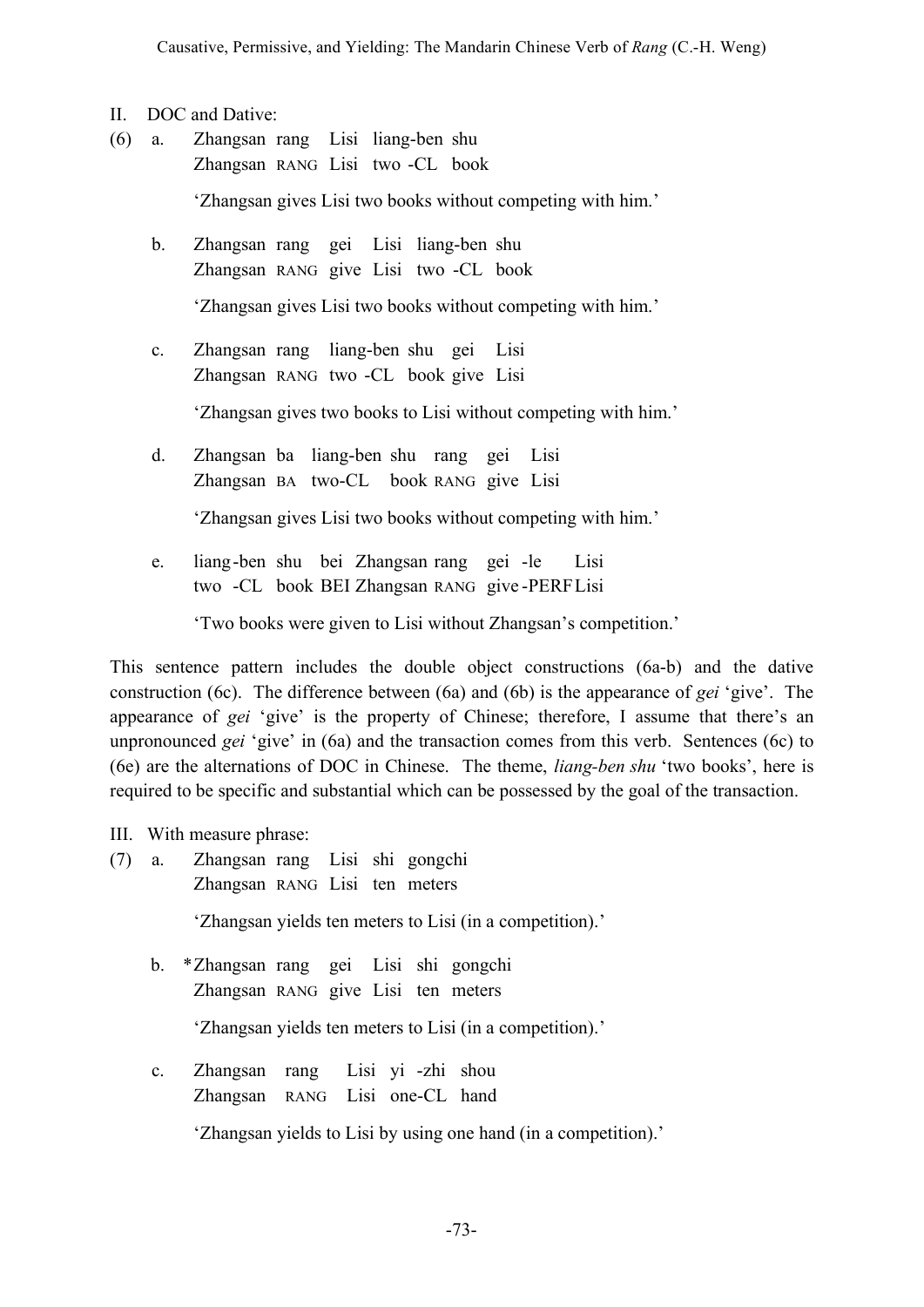Interestingly, this type has a word order akin to the ditransative construction (6a) in Type II which is also followed by two NPs. However, *rang* in (7a) and (7b) can't be followed by *gei* 'give' and thus is unable to denote transaction meaning here. Lacking of the transaction resulting in different selection on the NP—contrary to the DOC, the theme *shi gongchi* 'ten meters' here can't be transferred and possessed; therefore, all the alternations of DOC above  $((6c), (6d), and (6e))$  are unacceptable, either.

IV. Serial Verb Construction (SVC)

(8) Zhangsan mai che rang Lisi kai Zhangsan buy car RANG Lisi drive

'Zhangsan buy Lisi a car for Lisi to drive it.'

Descriptively, SVC indicates a purposive situation which is illustrated by the clause following *rang*. The noun phrase *che* 'car' also serves as the object of the embedded verb *kai* 'drive'.

V. Causative:

(9) a. zhuchiren rang guanzhong hahadaxiao host RANG audience laugh

'The host made the audience laugh.'

- b. \*zhuchiren rang -*le* guanzhong hahadaxiao host RANG-PERF audience laugh
- c. zhuchiren shi guanzhong hahadaziao host make audience laugh

'The host made the audience laugh.'

d. \*zhuchiren shi -*le* guanzhong hahadaxiao host make -PERF audience laugh

The causative construction can be further divided into strong causative 'cause' and weak causative 'let' and the distinction will be formalized later. *Rang* of this sentence pattern can't be attached by any aspect marker and this is the property shared by Chinese causative verbs as in (9b). (9c) is another Mandarin causative and the aspect marker in (9d) also makes it ungrammatical. But only *rang* can denote a weak causative meaning 'let'.

VI. Passive:

(10) a. na ben shu rang Zhangsan jie zou -le that CL book RANG Zhangsan borrow away -PERF 'That book was borrowed by Zhangsan.'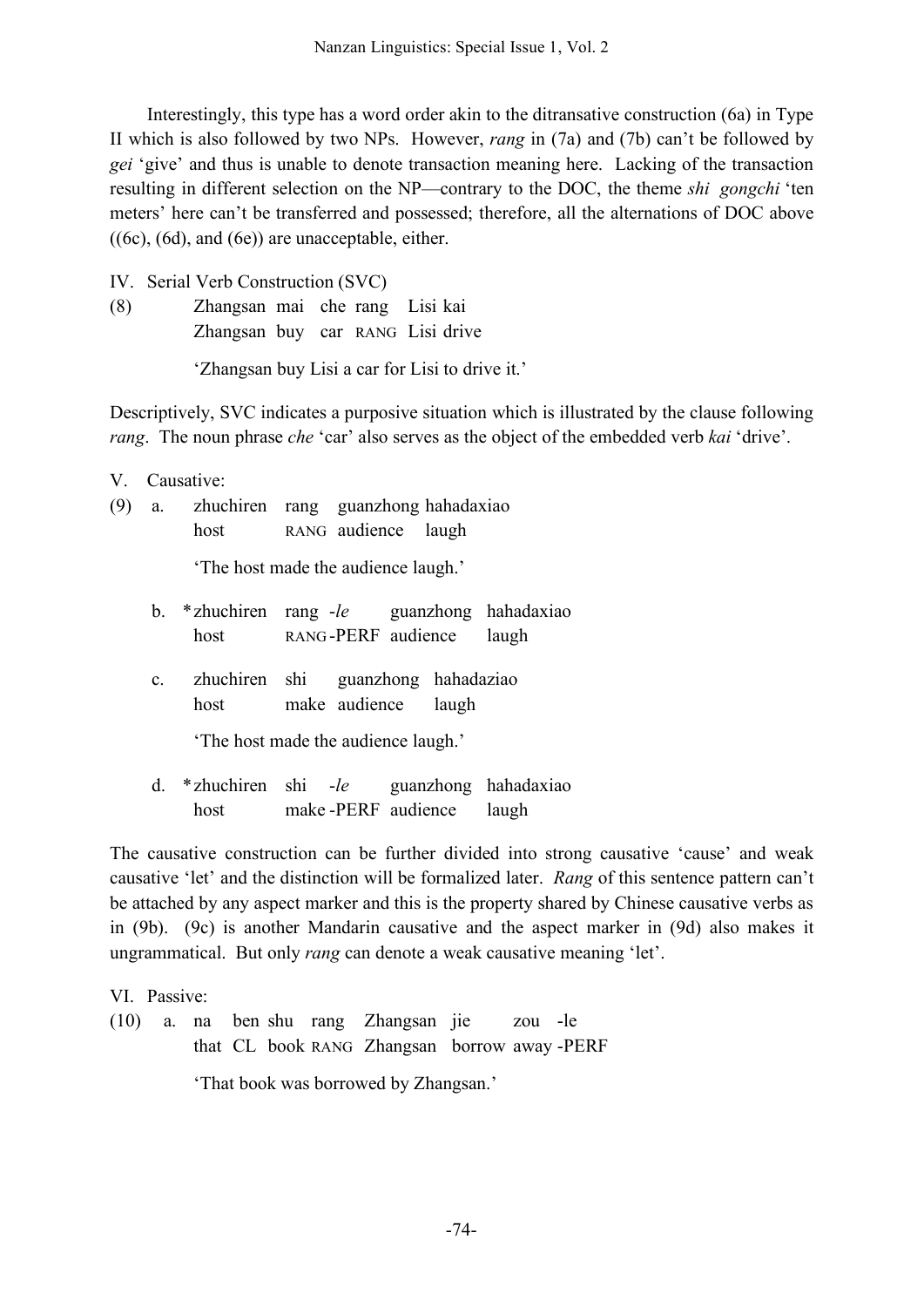- b. na ben shu rang Zhangsan gei jie zou -le that CL book RANG Zhangsan give borrow away -PERF 'That book was borrowed by Zhangsan.'
- c. \*na ben shu rang jie zou -le that CL book RANG borrow away -PERF

(Intended) That book is borrowed.

The passive construction of *Rang* can only be a long passive construction, that is, the dethematized agent *Zhangsan* must be specified. Thus, sentence such as (10c) is not grammatical.

VII. Permissive:

(11) zhuxi rang yiyuan lunliu zhixun buzhang chair RANG councillor take turns interpellant minister

'The chair permits the councillors take turns to interpellant the minister.'

*Yiyuan* 'councillor' is the direct object of *rang*. This reading is not easily divided from the weak causative reading in some sentences, but the following sections will show that they have different argument structures and the implication of their meaning is not the same.

This paper will provide an observation on the sentence patterns of *rang* and the structures above will be discussed respectively in the following section. Section 4 examines Type I (transitive yielding) and Type III (yielding with measure phrase structure). Section 5 discusses the DOC and the dative construction. In section 6, it is shown that causative construction, Serial Verb Construction, passive reading, and permissive reading are related in their meaning derivation and their syntactic construction. Section 7 is the conclusion.

# **4. Yielding** *Rang*

This section provides examples and an analysis for the yielding reading which includes the mono-transitive construction and the construction with the measure phrase. It will start by looking at the simplest mono-transitive usage.

# **4.1. Transitive Usage**

The transitive construction is simple and the meaning is clear. <sup>3</sup> In this pattern, *rang* takes an NP as its complement. (12a) and (12b) illustrate a situation in which the subject yields or concedes the advantage to another. The subject is the agent who yields the advantage to the beneficiary. It's unclear why a goal or beneficiary is preferred in the object position. The

<sup>&</sup>lt;sup>3</sup> The original meaning is 'blame' which has no relation with these usages; therefore, I ignored this usage in this paper.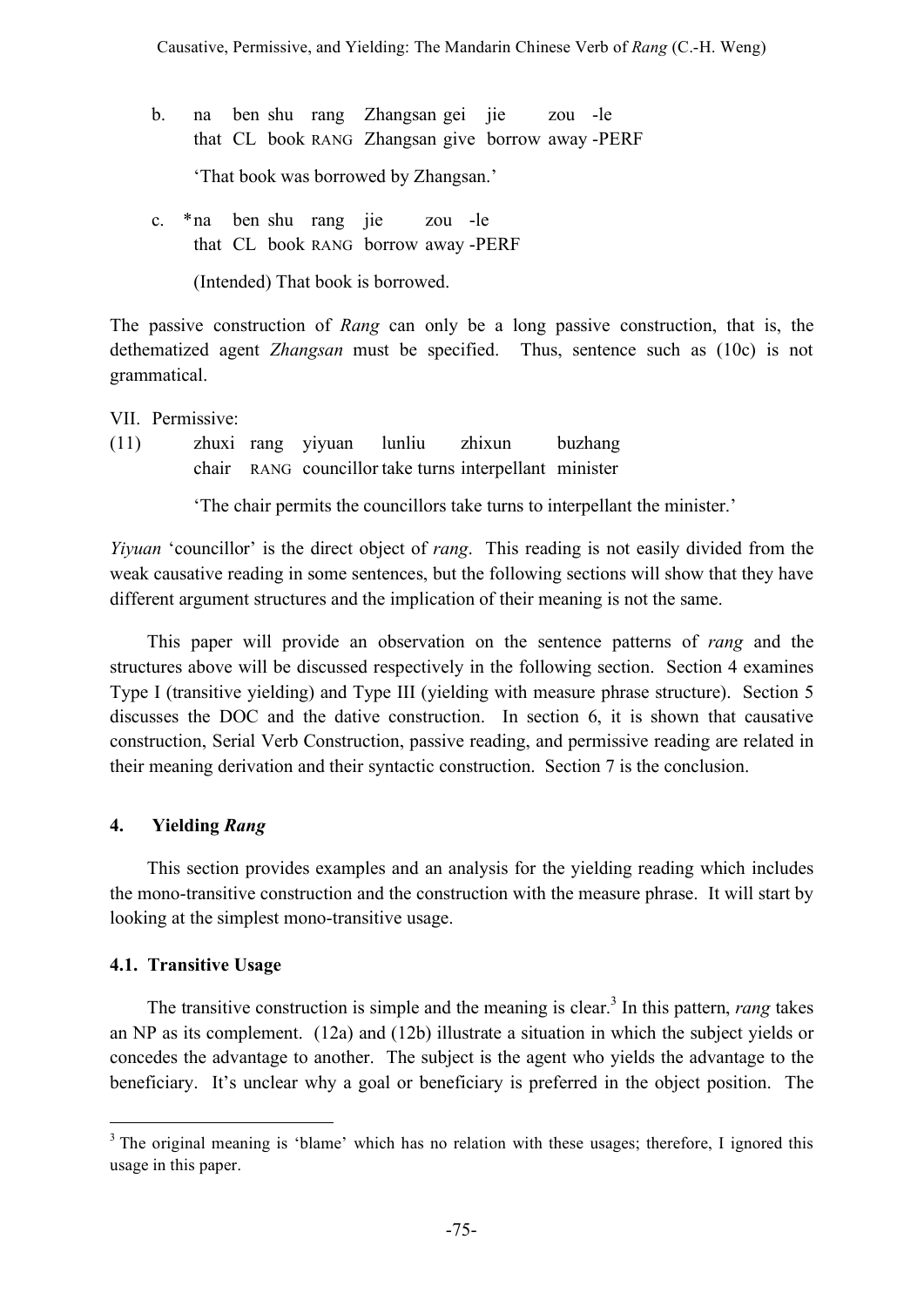theme undergoes the yielding event is not specified. For example, (13a) and (13b) are not good because a theme can't follow *rang*. However, the sequence that a theme follows *rang* is acceptable in archaic Chinese. <sup>4</sup> (13a) is ungrammatical because yielding *rang* denotes atelic situation and it can't take aspect markers. The ungrammaticality of (13b) results from a book which can't be a beneficiary.

(12) a. wo rang ni I RANG you

'I yield (advantage) to you.'

b. qiche yao rang xingren xian guo car should RANG pedestrian first past

'The car should give precedence to the pedestrian.'

- (13) a. \*wo rang -guo/ le/ zhao ni I RANG -PAST PERF PROG you
	- b. \* wo rang yi -ben shu I RANG one-CL book
	- c. ??Zhangsan rang zuihou yi -bei shui Zhangsan RANG last one-CL water

'Zhangsan yields the last cup of water.'

The property that *rang* can't take an aspect marker shows that it is like a stative verb; accordingly, the yielding verb can be paraphrased as 'in a position of concession to' and this state is generated from the will of the subject. Consequently, the syntactic representation of (12) is as follow:

4 In Archaic Chinese, <sup>a</sup> theme following *rang* is acceptable and common:

(i) Kongrong rang li Kognrong RANG pear

'Kongrong yielded a pear (to his brother)'

Or the goal or beneficiary has to follow another verb:

(ii) rang che yu furen zuo RANG car give woman sit

'Yeild a car to a woman so that she can take a ride.'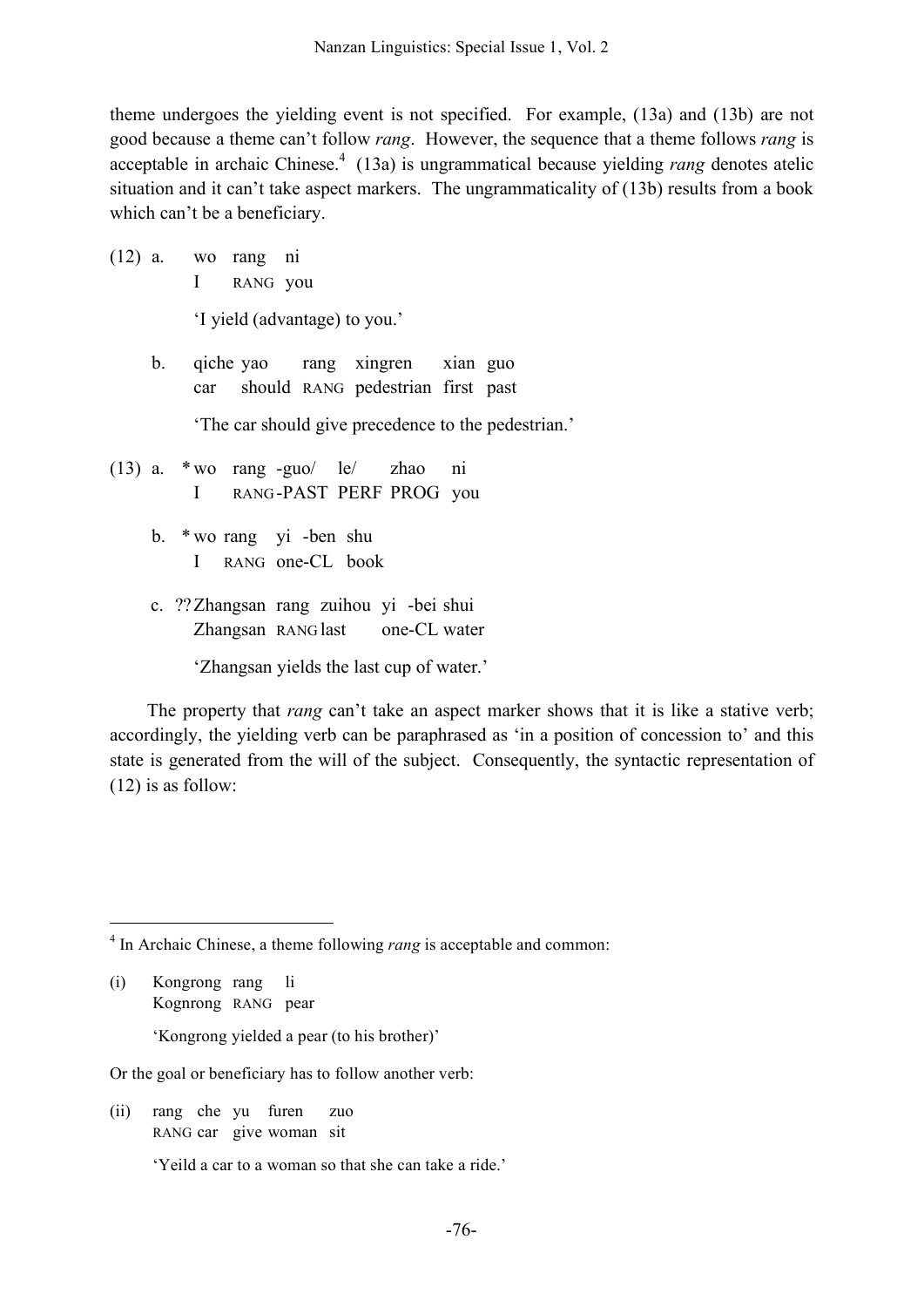(14) Transitive:



Although the analysis proves that the object of the transitive verb is a goal or benefaciary rather than a theme, the word order that a theme directly follows *rang* is preferred in some phrase but the usage that a theme attaches to *rang* is very limit and lexicalized now. For example, *rang zuo* 'yield-seat' or *rang lu* 'yield-road'. In addition, *rang* is always in the second position in verb compounds:

Verb compounds:

|  | $(15)$ a. <i>li-rang</i> manner-concede |  |                                      |  |
|--|-----------------------------------------|--|--------------------------------------|--|
|  |                                         |  | qiche yao li-rang xingren            |  |
|  |                                         |  | car should manner-concede pedestrian |  |

'Cars should give precedence to pedestrians (out of courtesy).'

#### b. *tui-rang* withdraw-concede

che-chang bakong zhai zhengfu de tui -rang xia yuanman this-CL strike at government DE withdraw-concede undersatisfactory jieshu end

'This strike satisfactorily ended up with conceding of the government's.'

Nevertheless, *rang* does take a NP other than beneficiary, as shown in (16a).

(16) ta rang -le yi -bu he RANG -PERF one-step

'He conceded (to someone) by one step.'

Note that this sentence can take the aspect marker *–le* and thus it differs from the transitive reading. So what is the role of *yi-bu* 'one step' and what's special about it?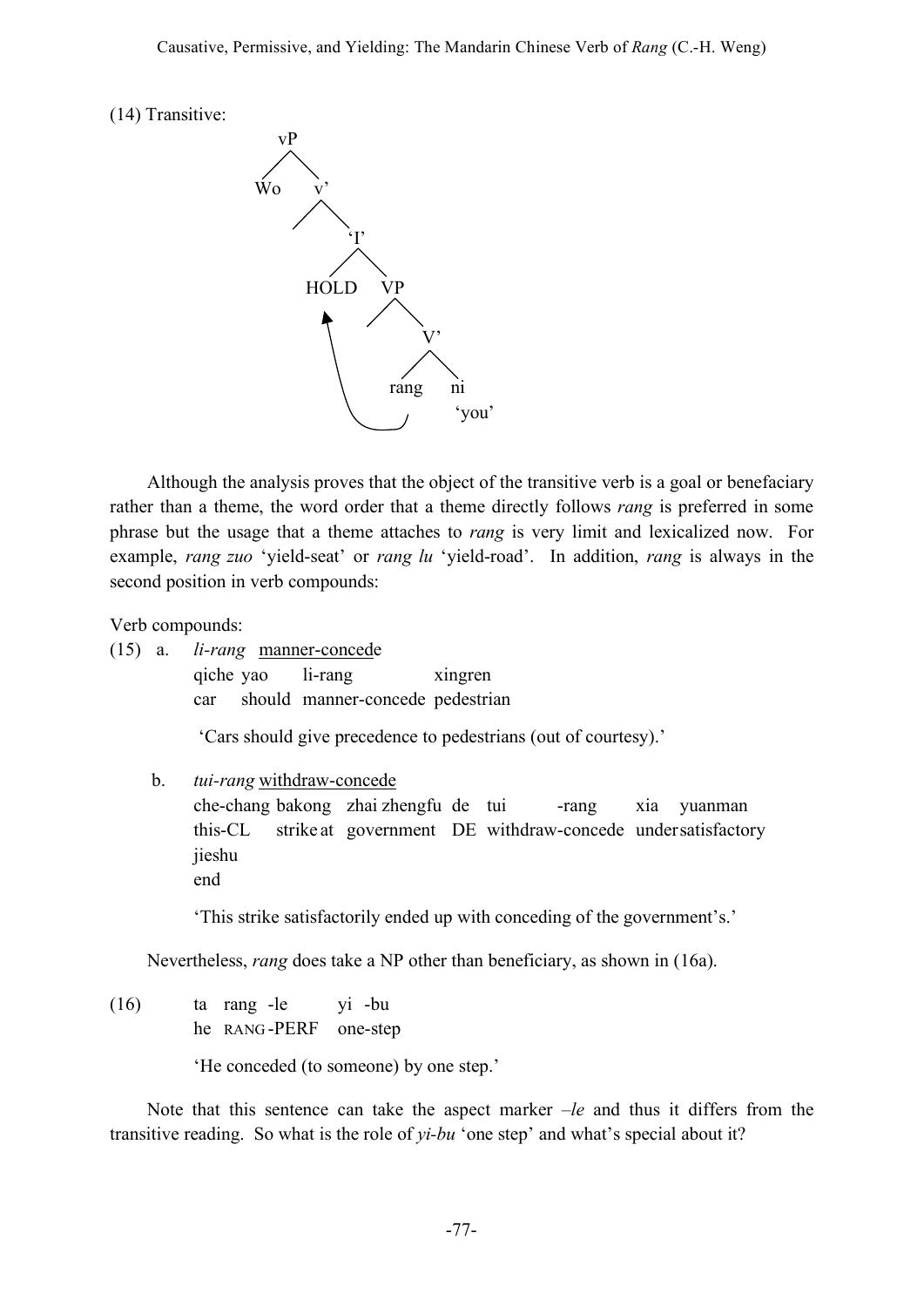Descriptively, *yi-bu* 'one step' is a measure phrase, besides it cannot be processed or be given to anyone, that is, it's not a theme. I assume that it is a construction with a measure phrase and the object (beneficiary) is omitted in (16). This usage will be discussed in 4.2.

### **4.2. With Measure Phrases**

*Rang* of this reading is similar to the transitive one above and both of them denote a yielding event except this usage specifies the quantity or instrument of the event. But this sentence pattern differs from the transitive usage in their syntactic structure. *Rang* in this sentence pattern can take either two arguments, as shown in (17a) and (17b) or it can take only one measure phrase as given in (16). The yielding events of (17a) and (17b) are about ten meters and one hand respectively; in (17c) it is in terms of an instrument- using the left hand.

- (17) a. wo rang ni shi gongchi I RANG you ten meter 'I yield to you by ten meters.'
	- b. wo rang ni yi -zhi shou I RANG you one-CL hand

'I yield to you by using one hand.'

c. wo yong zuo-shou rang ni I use left-hand RANG you

'I yield to you by using my left hand.'

These sentences are commonly used in competitions. For example, (17a) can describe a race in which you run ten meters less than I do. In this sentence pattern, the meaning is akin to the transitive usage but with specified manner. Both transitive usage and this sentence pattern describe situation of giving advantage to others, but the first one says nothing about the quantity or manner. On the other hand, this usage is similar to the DOC (this reading will be discussed in the next section) in surface structure but they have different selectional restriction on the theme: DOC selects entities that can undergo transaction and thus be owned by the goal or the beneficiary. Contrary to DOC, this usage does not have a transaction relation and thus can't entail a possessive result; therefore, *ni* 'you' is an experiencer but not a possessor in (17a-c). This relation could be further verified by replacing the quantity by *liang-bai kuai* 'two hundred dollars'. The ungrammaticality reading of (17d) is due to the untransactional theme. The yielding reading is fine in some context, but not in the DOC.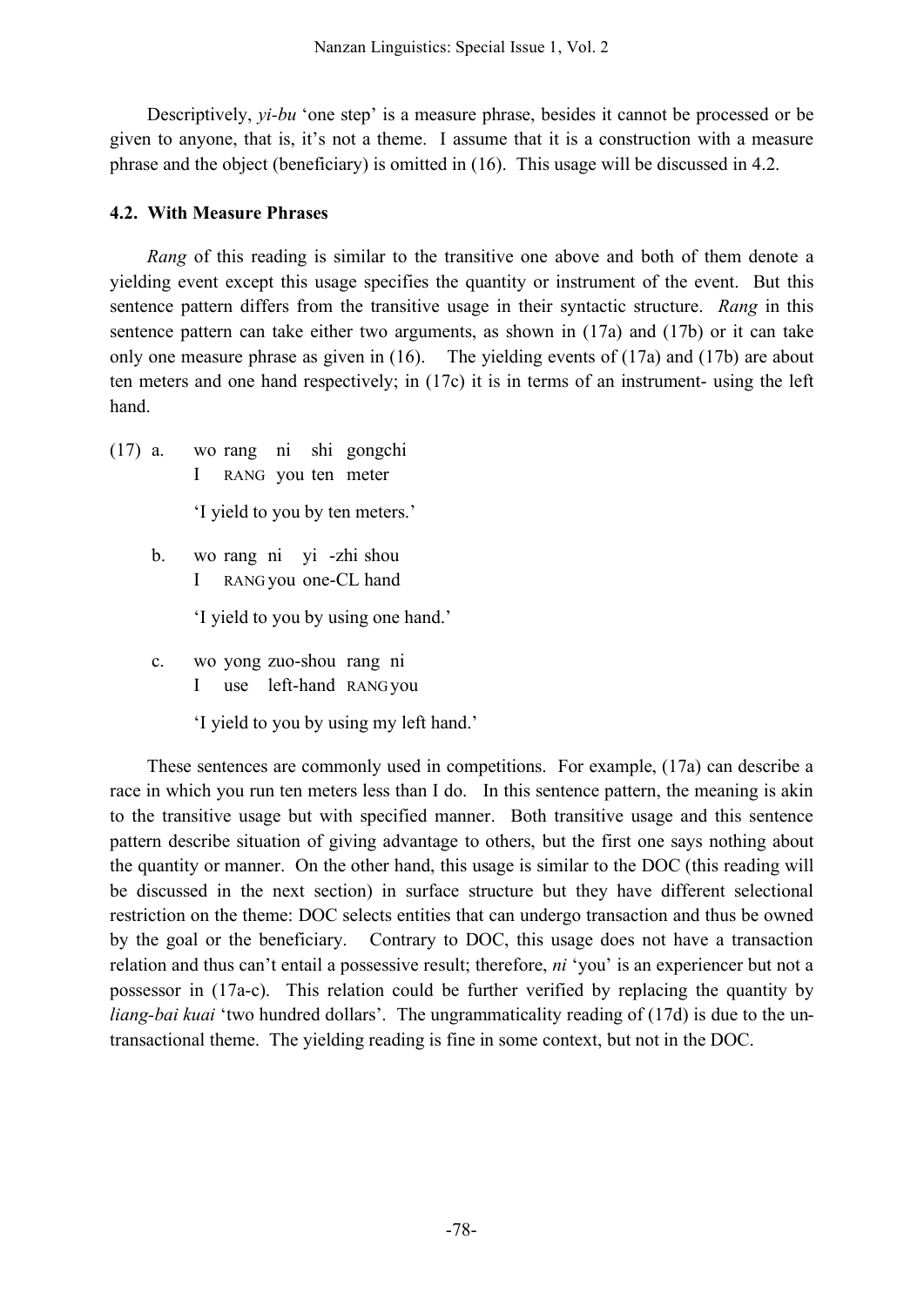(17) d. wo rang ni liang-bai kuai I RANG you two -hundred dollar 'I yield to you by two hundred dollars (in a competition).' \*'I yield to you and you get two hundred dollars.'

In this usage, there is a more complex subtype which is a control construction.

(18) Zhangsan rang Lisi xian pao shi gongchi Zhangsan RANG Lisi first run ten meter

'Zhangsan yields to Lisi by Lisi running ten meters first.'

The structure representation of (17a) and (17b) is (19a). *Rang* incorporates to the light verb DO and the measure phrase is in the objection. This is also different from the transitive pattern. I propose that there is a light verb DO rather than a light verb HOLD because this usage can take an aspect marker and thus it's not a stative verb. (18) can also be analyzed by this structure and the embedded clause is the complement of *rang*.

(19) a. With measure phrase:



In addition to a measure phrase in (17a) and (17b), the instrument appears in front of *rang* in (17c) exhibits the various possibility of this pattern. The syntactic representation is (19b). The instrumental phrase can either appear in the object position or adjoin to the v'.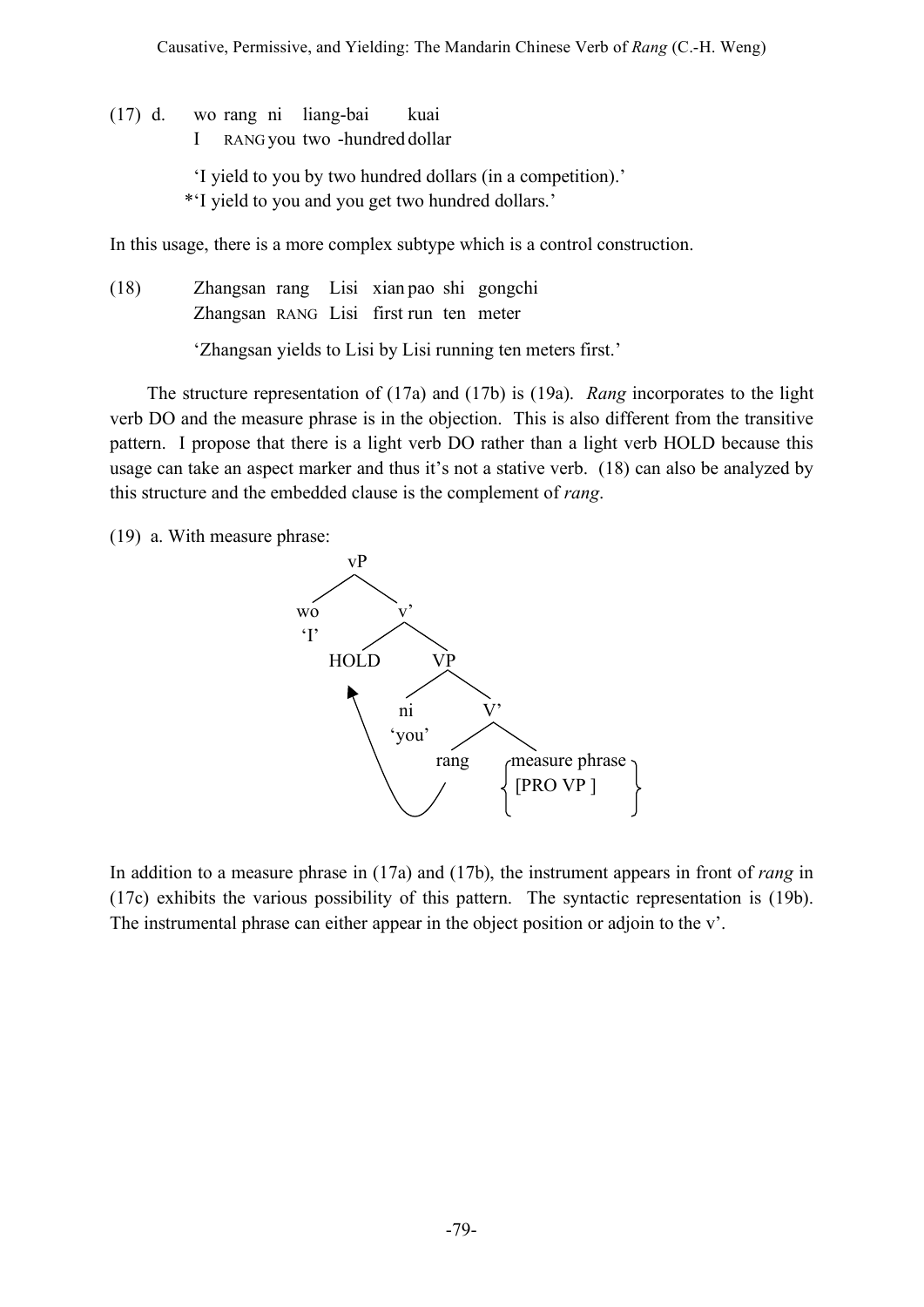(19) b. With measure phrase:



We have seen that the measure phrase is more important than beneficiary and thus the beneficiary can be omitted in (16). Why the measure phrase is required? In a competition the results of a competition depends on the measure and thus it's more basic in the structure. Moreover, the examples above show that the argument in the pattern is quite free—it can be an instrument, a measure phrase or a VP. This indicates that the arguments in Chinese are relatively free. These different arguments can emerge because they are possible to be involved in a competition.

#### **5. DOC/ Dative** *Rang*

#### **5.1The Double Object Construction**

The ditransitive construction consists of two NPs following *rang*, and the verb *gei* 'give' can follow rang immediately as (20b) or it can remain unpronounced as (20a). This sentence pattern exhibits five alternations. <sup>5</sup> (20c) is the dative alternation. Besides, *rang* displays a complete set of *ba* and *bei* alternations<sup>6</sup> as in (20d) and 20e) respectively. In this pattern, *rang* denotes a manner of transaction (yielding), and the result is brought about by the giving verb *gei* 'give', namely, the indirect object posses the theme after the yielding. According to this assumption, the result denoting by *gei* 'give' is the head. Thus, the transaction in (20a) comes from the silent *gei* 'give'.

<sup>&</sup>lt;sup>5</sup> The dative alternation, the BA construction and the Bei construction are not thoroughly discussed here because they have been discussed in many research and they deserve a full paper to examine them.

<sup>6</sup> *Ba* is the disposal construction in Chinese and *bei* is the passive construction. Most Chinese DOC can have *Ba* and *Bei* constructions. In *Ba* construction, the theme is preposed and thus it precedes the goal and follows *Ba*. In *Bei* construction, the theme is preposed to the subject position.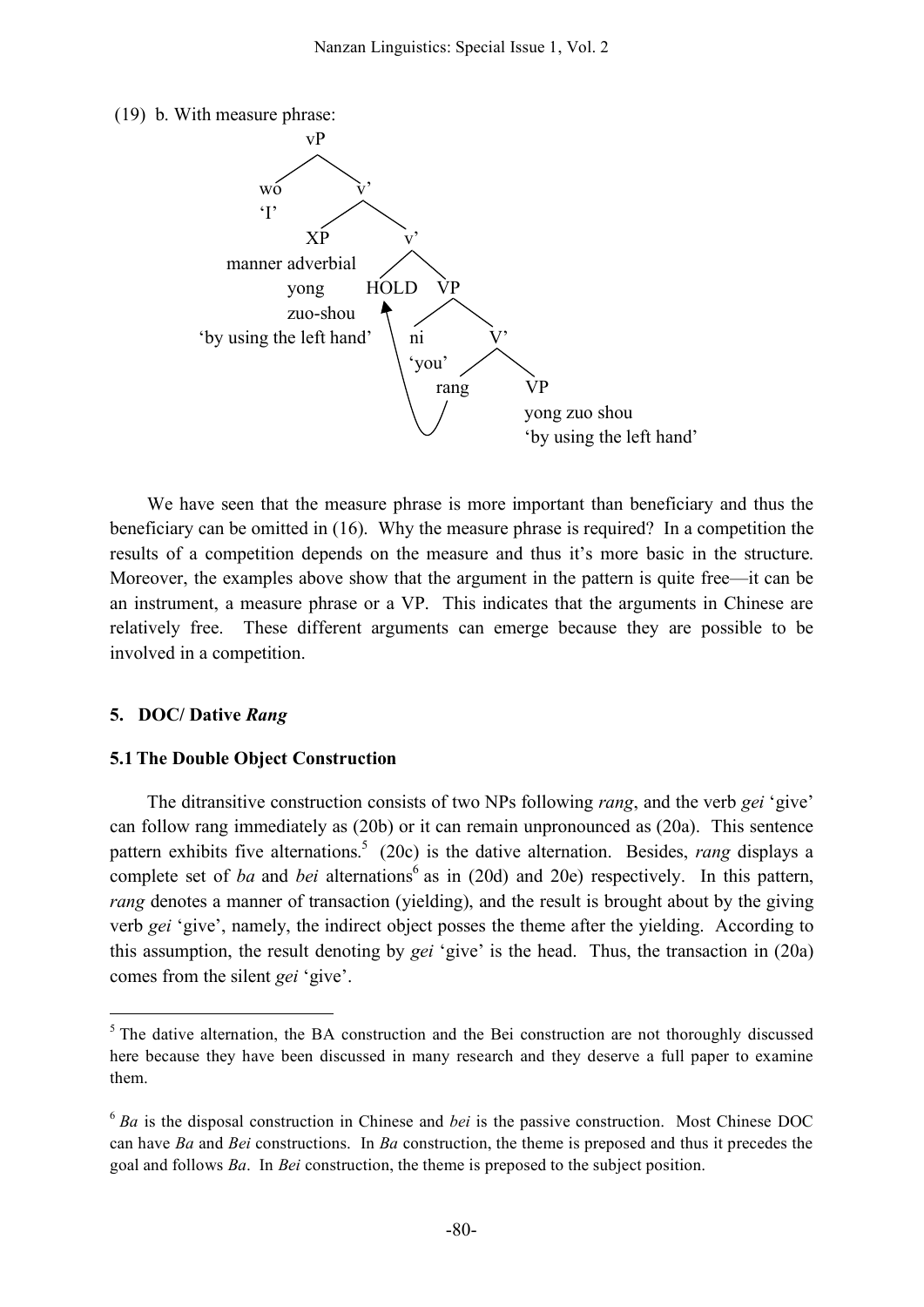- (20) a. Zhangsan rang Lisi liang-ben shu Zhangsan RANG Lisi two -CL book 'Zhangsan yields to Lisi by two books.'
	- b. Zhangsan rang gei Lisi liang-ben shu Zhangsan RANG give Lisi two -CL book 'Zhangsan yields to Lisi by two books.'
	- c. Zhangsan rang liang-ben shu gei Lisi Zhangsan RANG two -CL book give Lisi 'Zhangsan yields to Lisi by two books.'
	- d. Zhangsan ba liang-ben shu rang (-gei)Lisi Zhangsan BA two -CL book RANG -give Lisi

'Zhangsan yields to Lisi by two books.'

e. Zhe lang -ben shu bei Zhangsan rang -gei -le Lisi this two -CL book BEI Zhangsan RANG -give -PF Lisi

'This book was yielded to Lisi by Zhangsan.'

Following Cheng et al. (2000), and many others, the DOC can be decomposed into a causative construction: CAUSE to Have. In this usage *rang* expresses the manner of the giving event from (20a) to (20e), that is, 'without competing'.

The following syntactic representation illustrates (20a) and (20b). According to Shen and Lin (2005) the result of a compound is the head; therefore, the possessive result bringing out by *gei* 'give' is the head of this construction and the manner *Zhangsan rang* 'Zhangsan yields' is an adjunct: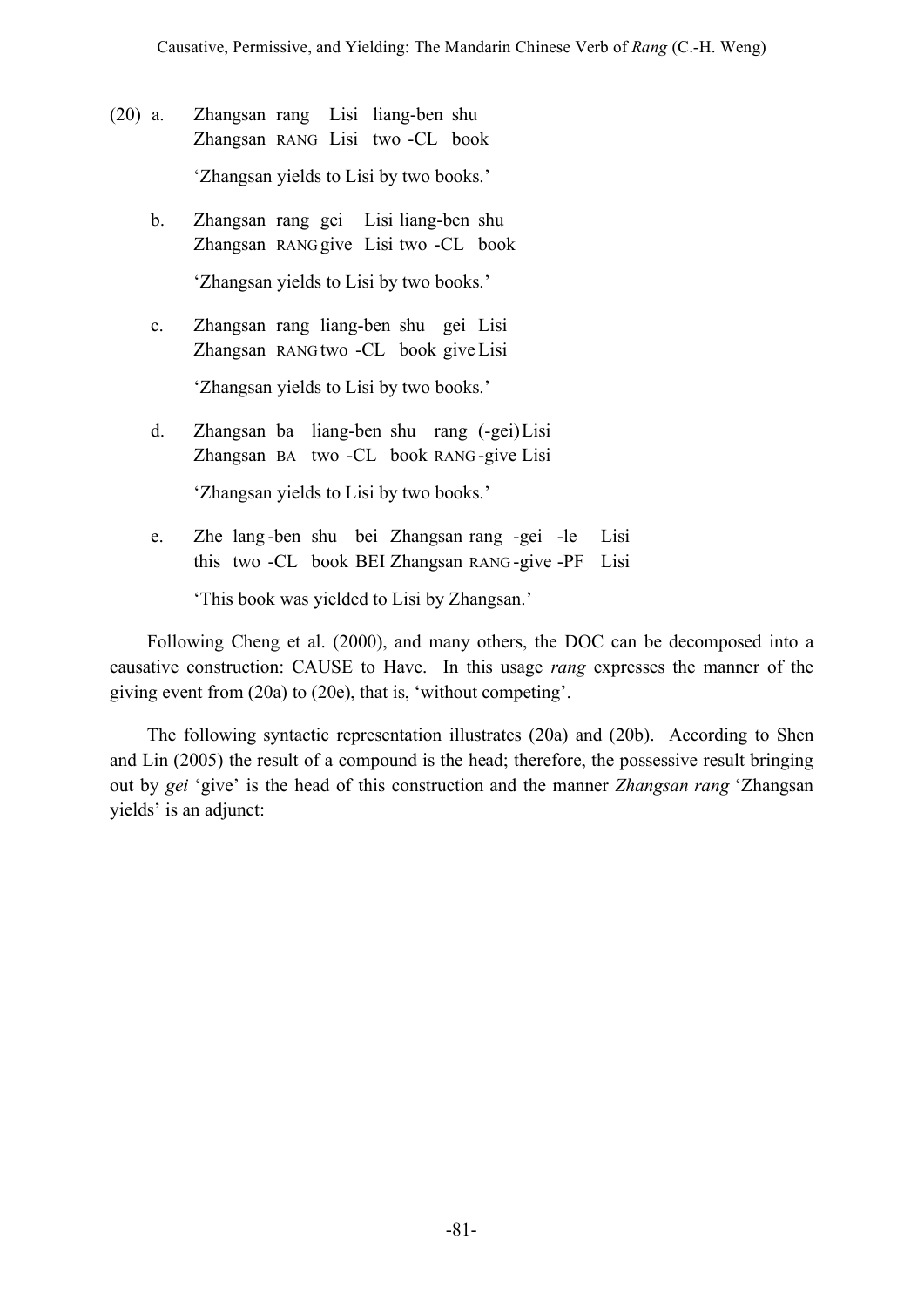



Thus, the grammatical function of *gei* 'give' is that the emergence of DOC constructions may be contributed to the verb *gei* 'give'. *Rang* points out the manner and *gei* 'give' sets the result of this conceding event.

The remaining alternation, the dative construction (20c), the *BA*-construction (20d), and the *Bei*-construction (20e) have been intensively discussed in many works and thus will not be discussed here.

#### **5.2. Comparison between DOC and Yielding** *Rang*

Comparing the NP2, (*liang-ben shu* 'two books' in DOC and *yi-zhi shou* 'one hand' in the measure phrase usage, *didi* 'the younger brother' in transitive usage) the one in DOC can be preposed as shown in (20d) and (20e), repeated here as (22a) and (22b). However, (22c) to (22f) are the contrastive sentences of yielding *rang* in which the measure phrase or the beneficiary can't be preposed.

(22) a. Zhangsan ba liang-ben shu rang(-gei) Lisi Zhangsan BA two -CL book RANG-give Lisi

'Zhangsan yields to Lisi by two books.'

b. Zhe lang-ben shu bei Zhangsan rang -gei -le Lisi this two-CL book BEIZhangsan RANG -give -PF Lisi

'This book was yielded to Lisi by Zhangsan.'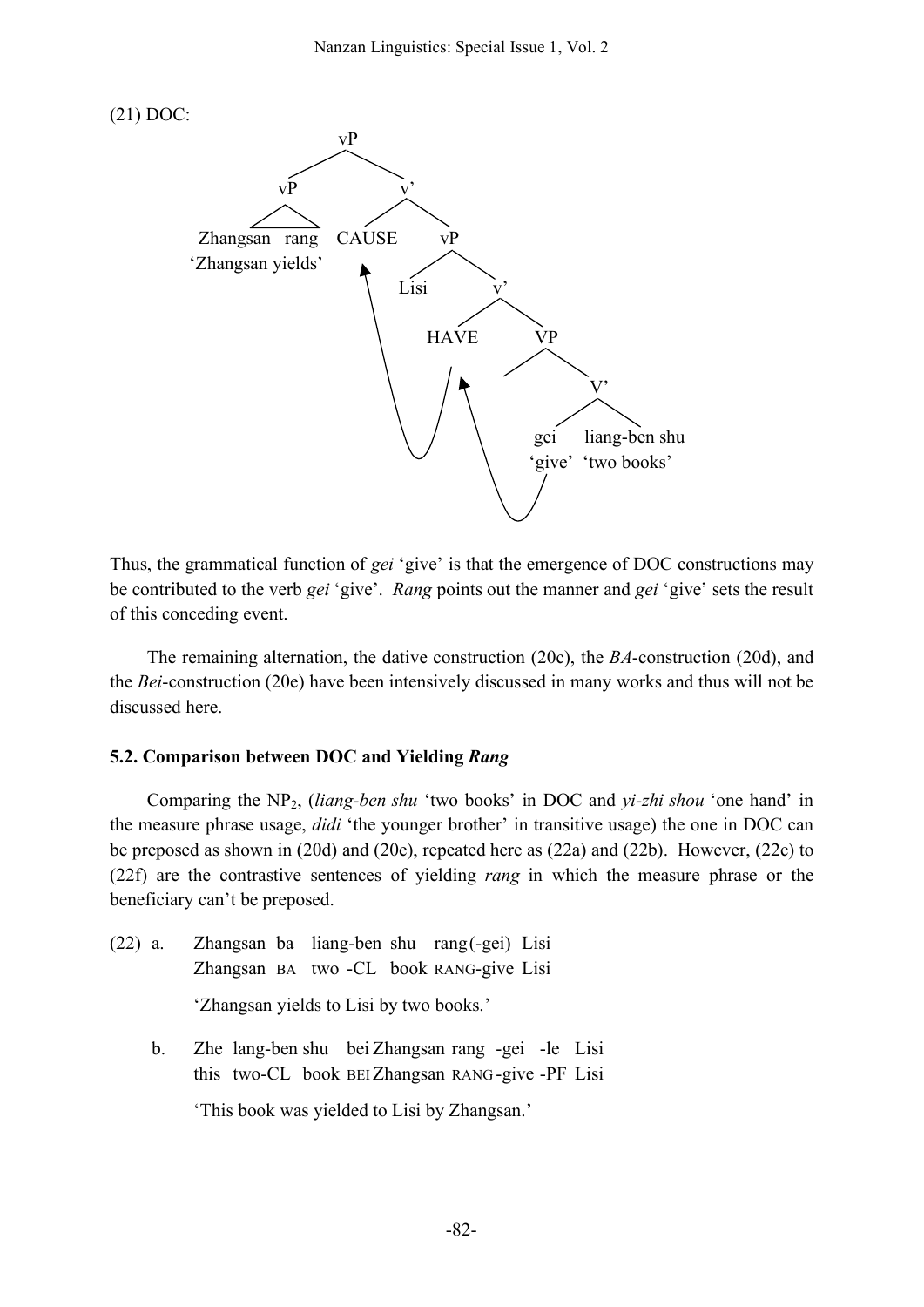- c. \* Zhangsan ba yi -zhi shou rang Lisi Zhangsan BA one-CL hand RANG Lisi
- d. \* Zhe yi -zhi shou bei Zhangsan rang -le Lisi this one-CL hand BEI Zhangsan RANG -PERFLisi
- e. \* gege ba didi rang elder-brother BA younger-brother RANG
- f. \* did bei gege rang younger-brother BEI elder-brother RANG

The contrast shows that the only DOC is compatible with *Ba* and *Bei* constructions and denotes transaction relation between the subject and the indirect object. It also provides evidence for the compositional reading of *rang*. The yielding readings (transitive and the measure phrase usage) don't combined with the *gei* 'give' and thus differ from DOC in the sentences above.

# **6. Serial Verb Construction, Causative, Passive, and Permissive** *Rang*

# **6.1 Serial Verb Construction (SVC)**

The object in SVC is pivot to both the matrix verb and the embedded verb, as shown in (23). The car is bought by Zhangsan and then used by Lisi. This usage doesn't denote the yielding meaning but it's more like a purposive reading. The embedded clause is a purposive clause of *mai che* 'buy a car'.

(23) Zhangsan mai che rang Lisi kai Zhangsan buy car RANG Lisi drive 'Zhangsan buy Lisi a car for Lisi to drive it.'

In (23), Zhangsan causes Lisi to experience the driving by buying him a car. The structure of (23) is below.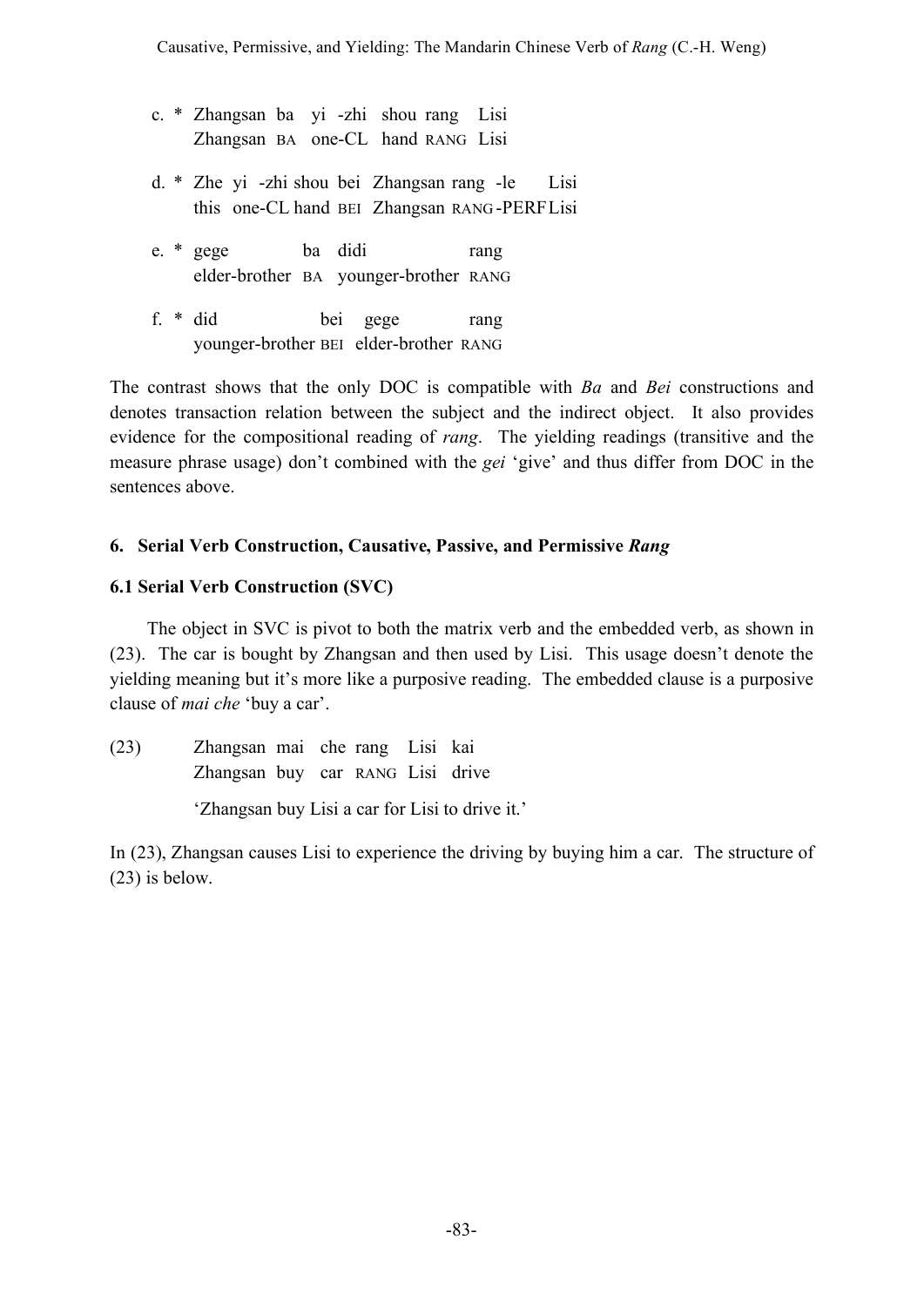

#### **6.2 Causatives**

This construction should be further divided into strong causative 'cause' and weak causative 'let'. (25a) is strong causative and (25b) is weak causative. (25a) is the repeated sentence of (9a).

- (25) a. Zhuchiren rang guanzhung hahadaxiao host RANG audience laugh 'The host made the audience laugh.' b. Zhangsan rang qiu fei -guo er -lei
	- Zhangsan RANG ball fly -past two-base

'Zhangsan (the second base) let the ball pass (without stopping it).'

Following Shibatani (1976), the relation between strong (ordinary) and weak (permissive) causation can be represented by the following chart.<sup>7</sup>

 $<sup>7</sup>$  The term 'ordinary' and 'permissive' is used by Shibatanu (1976).</sup>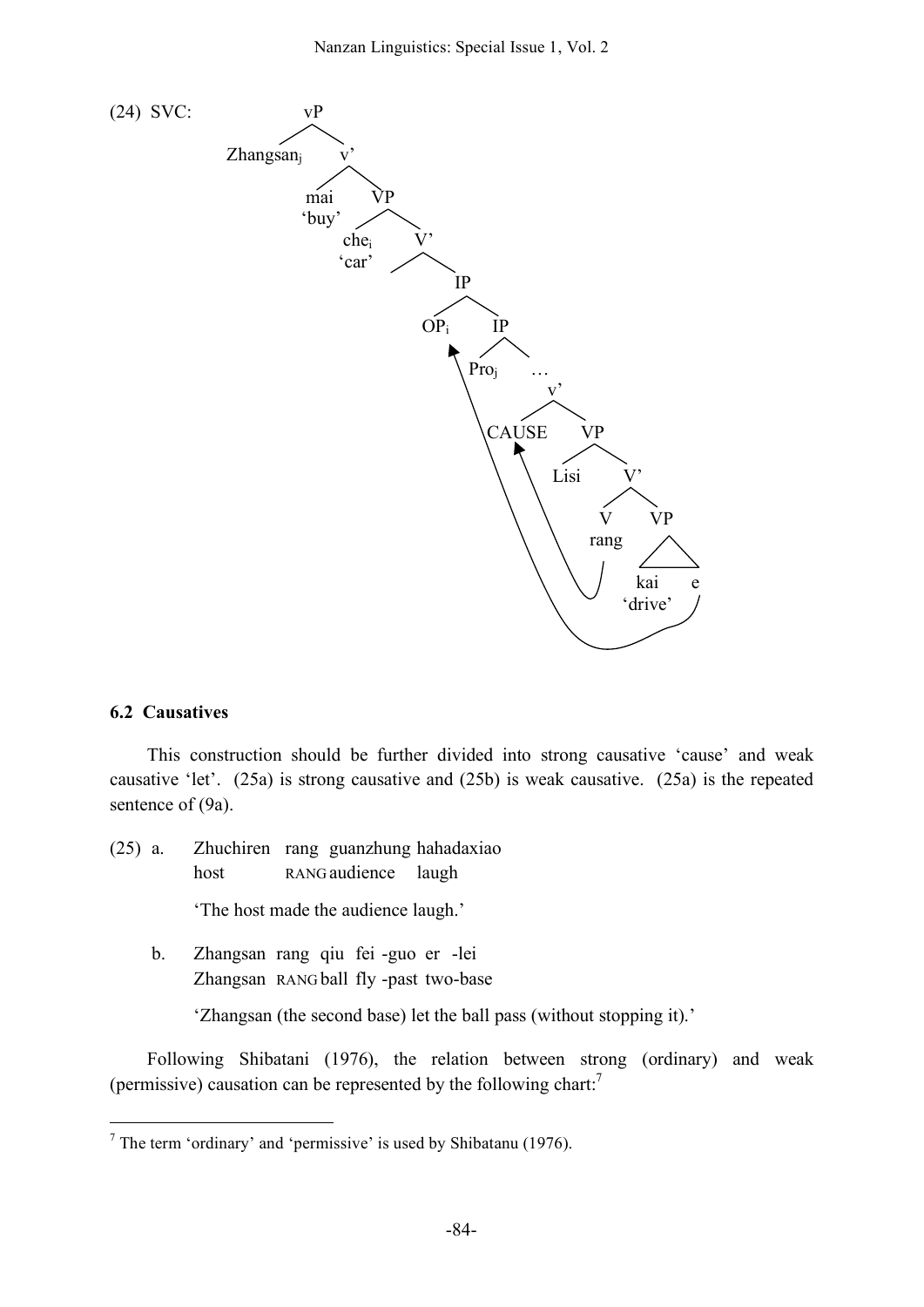$(26)^8$ 



Take (25b) for example, the sentence denotes weak causative when Zhangsan is the second base; however, if he is the hitter then the strong causative will be derived. Therefore, a weak causative illustrate a condition where the cause fails to prevent the happening of  $E_2$ .

Different from the adjunct status in DOC, *rang* here is a compound because it's not a manner denoting verb as *rang* in DOC. Besides, the meaning is more like the yielding; both of them describe the subject's will. In this reading, the causer actively tries to realize the caused event or s/he tries but fails to realize it.

(27) The construction of causative *rang*:



The weak causative meaning shares the concept of 'not doing or failing/giving up something' with yielding reading but it further combines a causative meaning here. As for the strong causative (the typical causative reading), the causative meaning is strengthened.

<sup>&</sup>lt;sup>8</sup> E represents for event.

 $9$  The term permissive causative is used for weak causative in Shibatani (1976). But this term is used as the verb 'permit' in this paper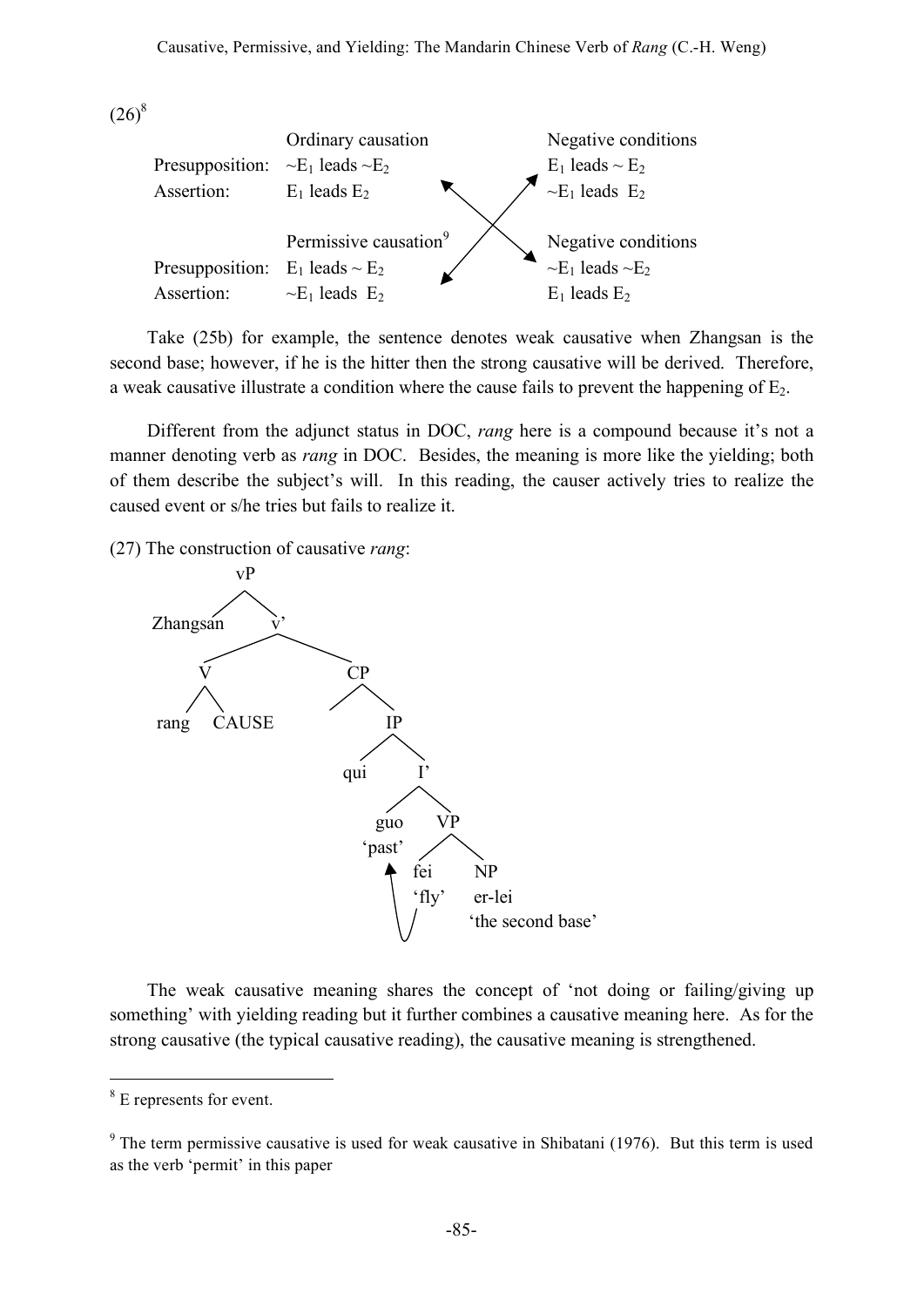## **6.3 Passives**

Passive usage of *rang* is similar to the Mandarin passive *bei* in many ways. However, it does not allow short passive (Huang (1999)), that is, the passive *rang* is formed by clausal complementation. The Agent can't be omitted as 'John was killed' and the movement of PRO from the embedded object to the spec of VP is not allowed. Following Huang (1999), Chinese long passive is a NOP construction and the passive pattern (28a) has a syntactic structure as (28b):

(28) shu rang Lisi jie -zou -le bookRANG Lisi borrow-away-PF

'The book is borrowed by Lisi.'

(29) The construction of passive *rang*:



In addition to the typical passives above, rang also has non-gapped passive as in (29):

(29) Zhangsan rang Lisi ku -de xin-fan-yi-luan Zhangsan RANG Lisi cry -Mod confused-in-mind

'Zhangsan was confused in mind by Lisi's crying.'

The non-gapped passive is observed in most passive constructions in Chinese. As mentioned before, the selectional requirement in Chinese is quite free and thus the appearance of nongapped passive is not surprising. Although Zhangsan doesn't undergo the crying event, he is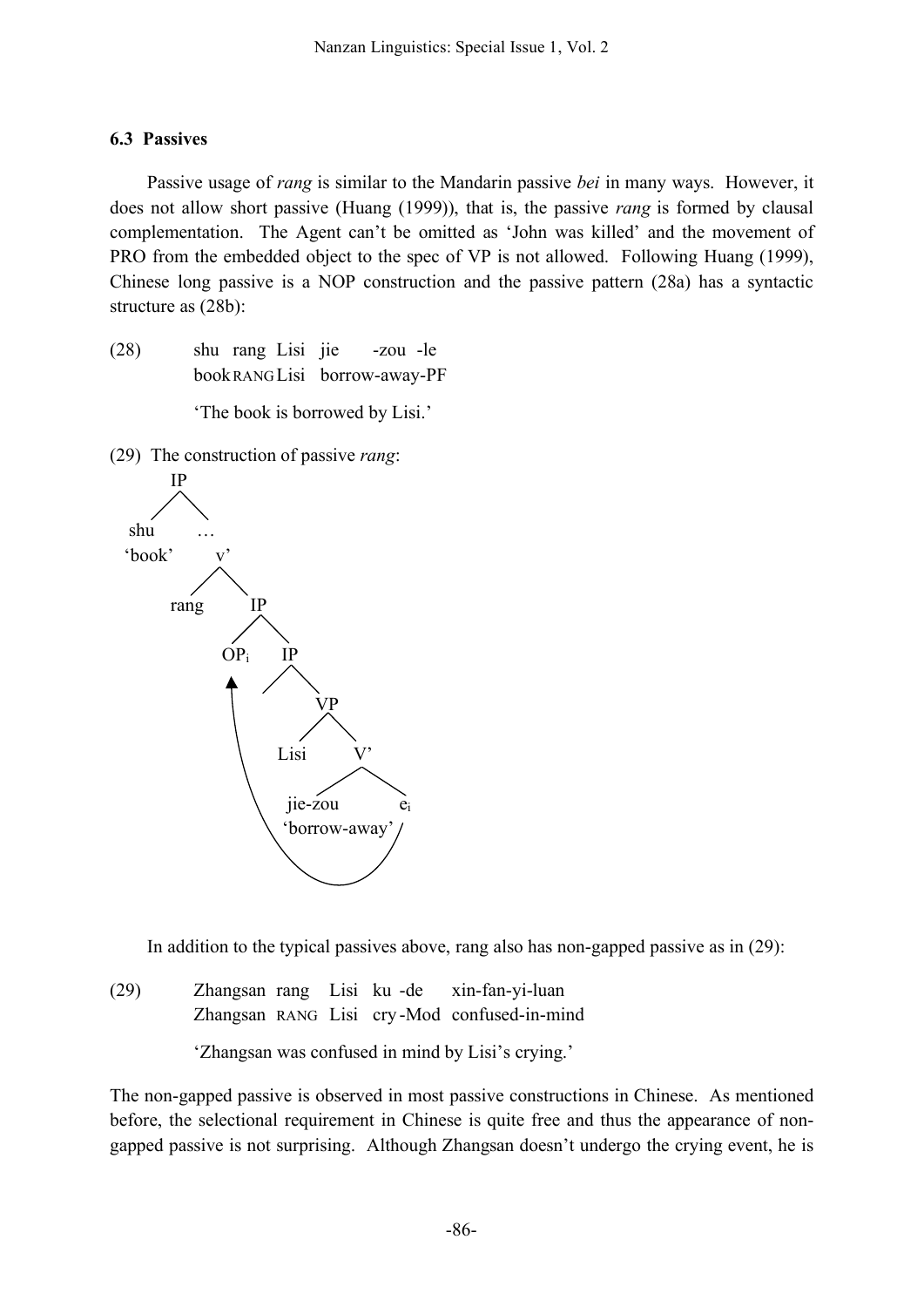affected by it and thus he gets involved in the event. Therefore, Zhangsan fulfilled the selectional need.

### **6.4 Permissive**

The permissive usage can be viewed as an extension of the yielding by intensifying the concept of 'by giving up the advantage'; moreover, the subject actively gives the right of decision to the matrix object. As the result, the object the rang gains the force of agentivity and then it acquire the subject role of the embedded clause.

In this sentence pattern, *rang* denotes a permissive activity and thus the object *xiao-haizi* 'child' in (30) can go to Taipei.

(30) tamen rang xiao-hai-zi ziji qu Taibei they RANG children self go Taipei

'They permit the children to go to Taipei by themselves.'

This pattern is a control construction. (31) provides evidence for this analysis. The passivized sentence(31b) results in meaning change. In (31a), it is *yiyuan* 'councilor' that is permitted to interrogate the minister, while in (31b) it is *buzhang* 'minister' that receives the permission to be interrogated by the councillor. The truth condition changes. Therefore, the permissive reading is an object control construction and the representations for (31a) and (31b) are (32a) and (32b) respectively.

- (31) a. tamen rang yiyuan zhixhun buzhang they RANG councillor interpellate minister 'They permit councillors to interrogate the minister.' b. tamen rang buzhang shou yiyuan zhixhun they RANG minister suffer councillor interpellate ?'They permit the minister to be interrogated by the councillors.' 'They cause the minister to be interrogated by the councillors.' 'They let the minister to be interrogated by the councillors.'
- (32) a. tamen rang yiyuan<sub>i</sub> [ PRO<sub>i</sub> zhixhun buzhang<sub>i</sub> ] they RANG councillor interpellate minister
	- b. tamen rang buzhang<sub>i</sub> [PRO<sub>i</sub> shou yiyuan zhixhun ] they RANG minister suffer councillor interpellate

(33) is the structure representation of (31a):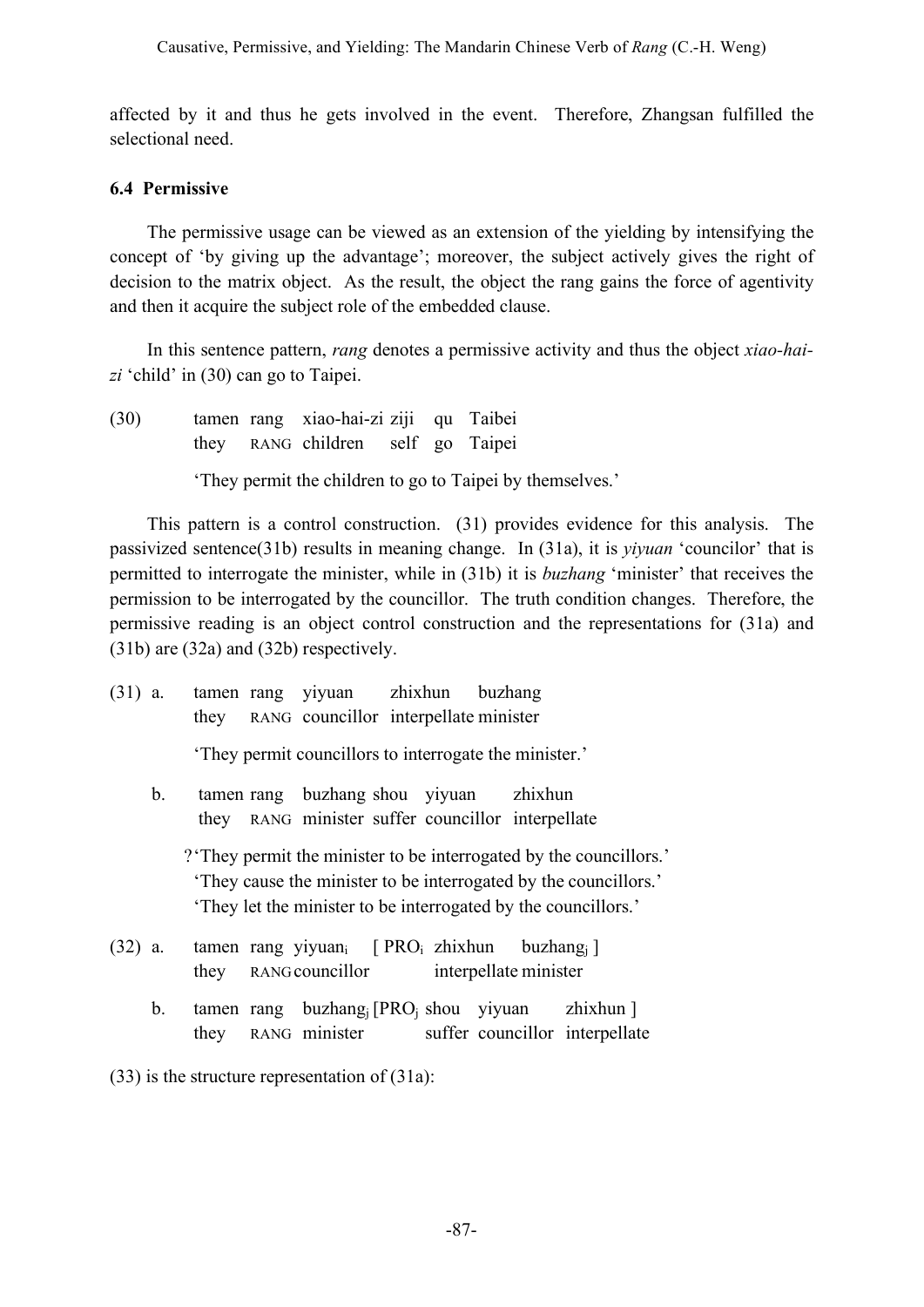



### **6.5 Summary**

Type I to III, Type V and Type VI are monoclausal while Type IV, VII are biclausal. Among these usages, causative pattern, double object construction and SVC pattern are related to the causative construction. The transitive usage, measure phrase and the permissive usage have to do with the yielding meaning.

| Table |  |
|-------|--|
|       |  |

| I. Transitive 'yield'                                                            | $NP_1$ rang $NP_2$                                                                                                                          |
|----------------------------------------------------------------------------------|---------------------------------------------------------------------------------------------------------------------------------------------|
| II. DOC<br>'vield $NP_2$ to $NP_3$ and thus the goal<br>$(NP_3)$ can possess it' | $NP_1$ rang $NP_2$ (gei) $NP_3$<br>$NP_1$ rang (gei) $NP_2 NP_3$<br>$NP_1$ ba $NP_3$ rang gei $NP_2$<br>$NP_3$ bei $NP_1$ rang (gie) $NP_2$ |
| III. With measure phrase/clause                                                  | $NP_1$ rang NP2 measure phrase<br>$NP_1$ rang NP2 V measure phrase                                                                          |
| IV. SVC                                                                          | $NP_1 VP$ rang $NP_2 VP$                                                                                                                    |
| V. Causatives<br>a. weak<br>b. strong                                            | $NP_1$ rang $NP_2 VP$                                                                                                                       |
| VI. Passive                                                                      | $NP_1$ rang $NP_2 VP$                                                                                                                       |
| VII. Permissive                                                                  | $NP_1$ rang $NP_2$ [ PRO VP]<br>$NP_1$ rang NP2 [PRO V measure phrase]                                                                      |

Since *rang* has a bundle of relative meanings and similar in the categorical selection as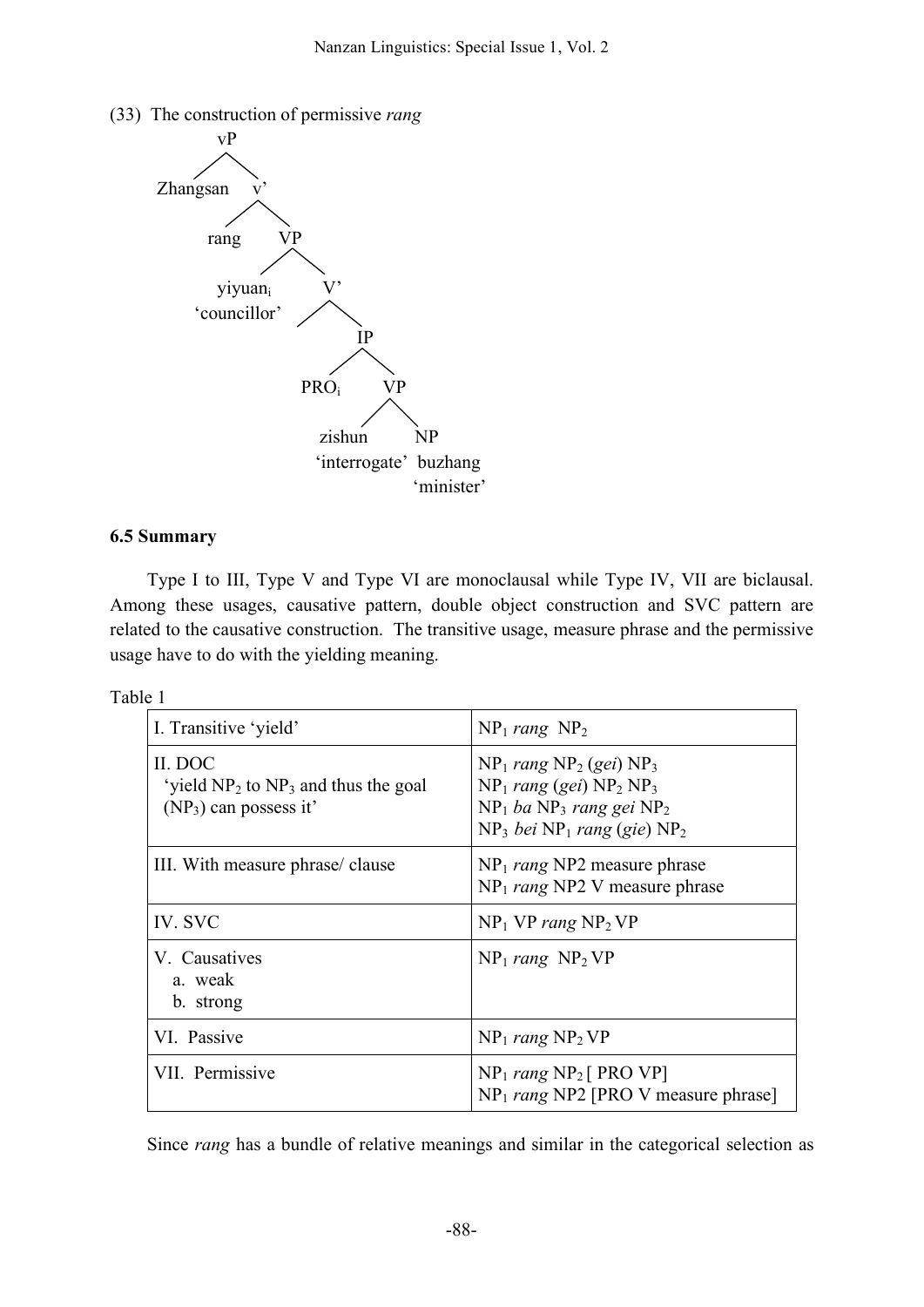shown above, we could expect a sentence to be ambiguous. For example, (34) has yielding reading and permissive reading.

(34) Zhangsan rang Lisi xian pao-le shi gongchi Zhangsan RANG Lisi first run-PERF ten meter 'Zhangsan yields to Lisi by Lisi running ten meters first.' 'Zhangsan permits Lisi to run ten meters first.'

But these two readings have different negation forms:

(35) yielding

Zhangsan meyou rang Lisi sian pao-le shi gongchi Zhangsan not RANG Lisi first run-PERF ten meter

'Zhangsan didn't yield to Lisi by Lisi running ten meters first.'

(36) permissive

Zhangsan bu rang Lisi sian pao-le shi gongchi Zhangsan not RANG Lisi first run-PERF ten meter

'Zhangsan didn't permit Lisi to run ten meters first.'

*Meyou* in Chinese is used to negate the completion of an event, while *bu* is used to negate the existence of state, such as (37).

(37) a. ta bu xiao he not smile 'He won't smile.' b. ta meyou xiao he not smile

'He didn't smile.'

Therefore, two readings of *rang* in (34) have different event structures depending on their compositional relation with their argument structures.

# **7. Conclusion**

The claim that the possibility of a verb's meaning coming from its compositional relation with its argument structure is further verified by examining the Mandarin verb *rang*. This typological property of Chinese has been studied in many works and this paper also enriches this claim. In Chinese, the meaning is computed mainly in the syntax. On the contrary, if a language contains rich information in the lexicon, such as English, the meaning is computed in a pre-syntax level.